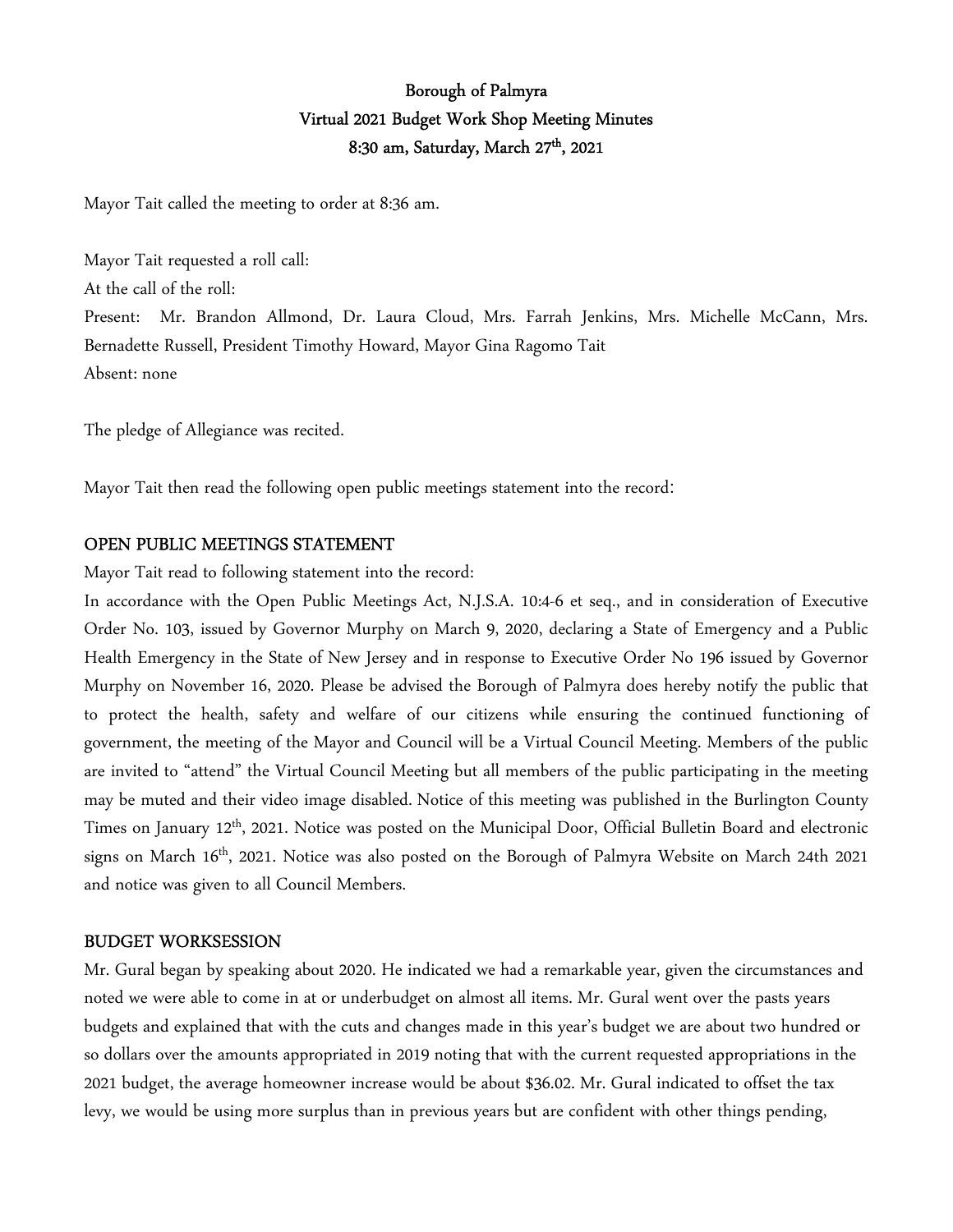redevelopment and the 700,001.00 coming from the American Rescue Plan, it will not present a problem in years coming. Mr. Gural explained the various documents council would be working with during the meeting. Mr. Gural noted the primary document council would be working with, the budget appropriation worksheet; he explained the various columns and how they applied to the current, past and proposed budgets. Mr. Gural indicated that he sent various merit increase requests to the governing body. Mr. Gural noted that in the past few years in an effort to not have to notice all staff and keep the workshop meeting moving, any across the board increases were discussed, appropriated as were potential merit increases, however the final decision regarding if they were dispersed/given would be decided at a later council meeting or committee meeting by way of recommendation to Borough Council.

Mr. Gural went on to budget appropriations explaining all the various columns labeled and how they affect the 2021 budget, he then began explaining each various category noting if it was the same or if a significant change had been made:

# General Administration

Mr. Gural noted the vacant administrative assistant, and exercise facility coordinator positions, contributing to a 7.01% decrease in General Administration- Salaries & Wages

# Mayor & Council Miscellaneous

Mr. Gural indicated Mayor and Council overall appropriations were up 10.84% mostly due to budgeting for conferences this year that due to covid were not budgeted in 2020.

# Borough Clerk

Mr. Gural noted the vacant Deputy Clerk, and Deputy Registrar positions, contributing to a 2.68% decrease in overall Borough Clerk Appropriations.

# Elections

Mr. Gural indicated no significant change in this section and we pay what the County bills.

# Financial Administration

Mr. Gural noted an increase of 5.19% in Financial Admin- Salaries & Wages.

# Collection of Taxes

Mr. Gural noted a significant overall decrease in this section, mostly due to salaries.

# Assessment of Taxes

Mr. Gural noted there is a significant decrease in appropriations in this category, as the tax map project is substantially complete and where we budgeted money in 2019 and 2020, we do not have to do it this year.

# Legal Services & Costs

Mr. Gural indicated an increase in this category, mostly due to redevelopment and COAH.

# Engineering Services

Mr. Gural indicated the engineering fees are down \$5,000.00.

# Grants & Planning

Mr. Gural indicated this section is down 7%.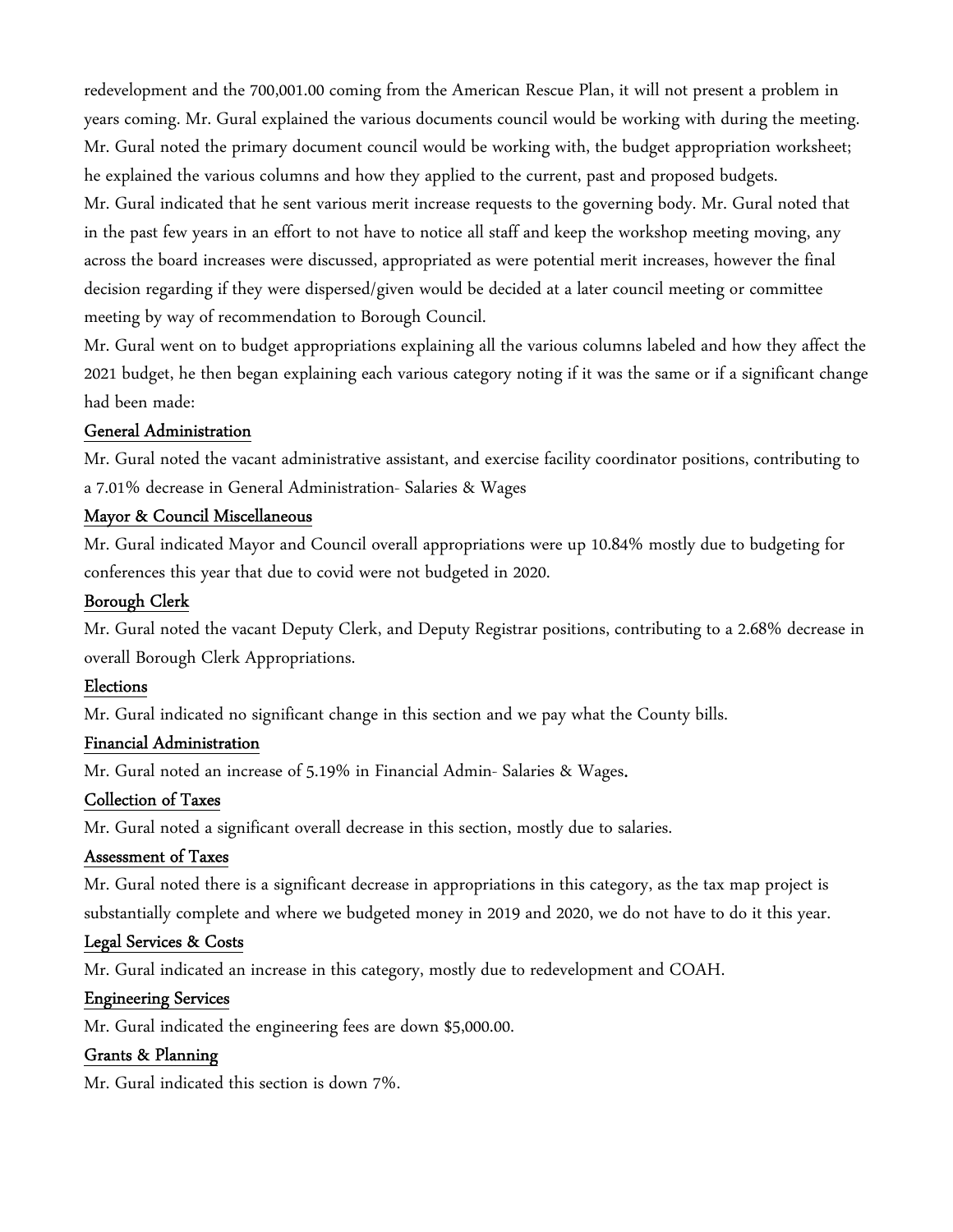# Land Use

Mr. Gural indicated no significant changes in this section.

#### Construction Code Official

Mr. Gural indicated there are a number of changes coming in this section. When the redevelopment projects begin additional help may become necessary.

#### Code Enforcement

Mr. Gural indicated the code enforcement officer and vacant property manager will need to be replaced.

#### Insurance

Mr. Gural indicated no major changes in this section.

#### Unemployment Insurances

Mr. Gural stated we needed to build the Unemployment Compensation fund, noting the need to transfer \$20,000.00 to that line item in 2020.

#### Police Department

Mr. Gural stated this category is a bid complicated; the salary line includes the hiring of two new police officers and a part-time clerk. Mr. Gural noted the Safe & Secure Grant which will reduce the salary line item by \$21,322.00. Mr. Gural noted the budget appropriations for the police department are up 6.52% which is mostly coming from the \$30,000.00 appropriated for Labor Counsel for the Police CBA & personnel matters.

#### School Crossing Guards

Mr. Gural indicated no significant changes in this section.

#### Emergency Management

Mr. Gural indicated no significant changes in this section, noting we budgeted \$25,000.00 due to Covid which was spent; and were reimbursed for.

#### Aid to Fire Company

Mr. Gural explained the lease agreement with the fire company, and how it was handled last year. and how it will be moving forward. Mr. Gural noted the \$2,500.00 increase in their request this year to \$17,500.00 instead of \$15,000.00.

#### Aid to Volunteer Ambulance Company

Mr. Gural noted we give the same donation to the Ambulance Association every year, as they do not charge our residents fees, they only charge insurance companies, that amount is \$2,500.00. Additional this year and for the next 5 years is \$1,000.00 per the agreement signed in 2019. Amount budgeted is \$3,500.00 annually.

#### Fire Department

Mr. Gural indicated their budget is down 4% mostly due to less allotted for uniforms.

#### Uniform Fire Safety

Mr. Gural indicated there are no significant changes.

#### Borough Prosecutor

Mr. Gural indicated there are no significant changes.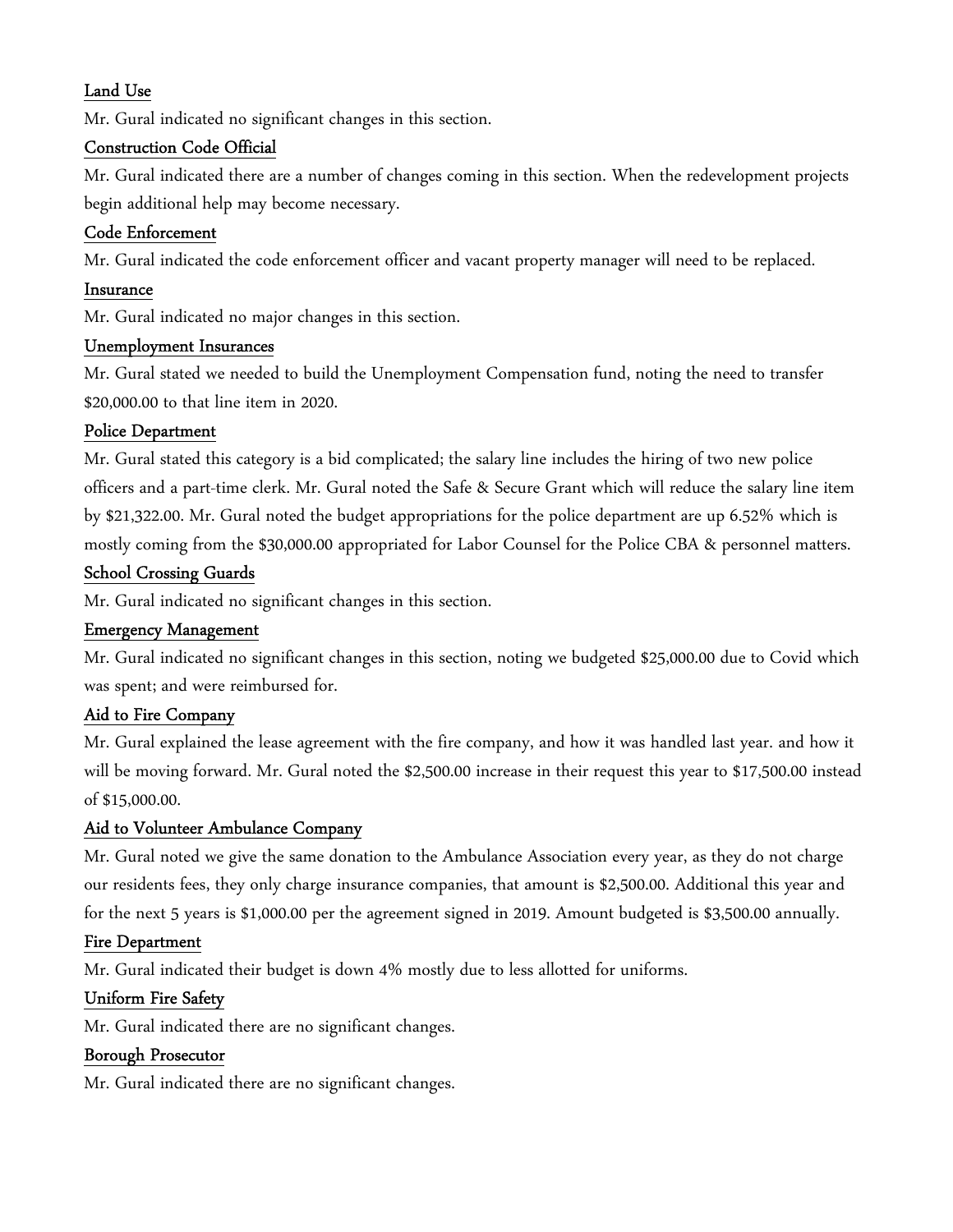# Streets & Roads – Public Works

Mr. Gural indicated salaries are up due to hiring two new employees especially noting one being a gardener. Mr. Gural noted the expenses are also up \$3,300.00, just the cause of doing business.

### Solid Waste Collection

Mr. Gural indicated this is contractual. Mr. Gural stated it is up \$29,500.00 over last year or 11.41%. Mr. Gural stated our recycling grant, which usually offsets some of these expenses is less than expected this year. Mayor Tait asked if the cost expense would increase with the redevelopment. Mr. Gural indicated yes; however, it should not have an impact in 2021.

# Public Buildings and Grounds

Mr. Gural indicated the budget reflects bringing back one employee in May to help with the scheduling etc. at Legion Field.

# Shade Tree

Mr. Gural indicated there are no significant changes.

# Vehicle Maintenance

Mr. Gural indicated that there was a need to increase this category a little, as money needed to be transferred into it at the end of last year.

# Condominium Services Law

Mr. Gural indicated there are no significant changes.

# Board of Health

Mr. Gural indicated there are no significant changes and the position is currently vacant.

# Animal Control

Mr. Gural indicated there are no significant changes, it is contractual with a new vendor this year.

# Parks & Recreation

Mr. Gural stated there is no donation for the Community Center Program Board as they have disbanded.

#### Education Functions

Mr. Gural indicated this is a donation to the Riverton Library, which is outside CAP.

#### Community Youth Recreation

Mr. Gural indicated in the packets is a request from the PHS Post Prom Committee, whish is requesting a \$2,000.00 donation for the prom which they intend to have this year. Mr. Gural indicated nothing was budgeted last year as there was no prom due to covid. Mr. Gural indicated the graduation awards to two high school seniors and the donation to Catholic Charities are the usual items done.

# Contribution to Tri-Boro Senior Citizen

Mr. Gural indicated that the organization is not officially requesting any donation this year. Mr. Gural indicated there have been some seniors who have indicated a willingness to possibly restart the organization once covid restrictions have lifted. Mayor Tait asked if the \$2,000.00 donation we gave them last year could be placed in the budget just in case they request it at a later date. Mr. Gural placed the amount into the budget.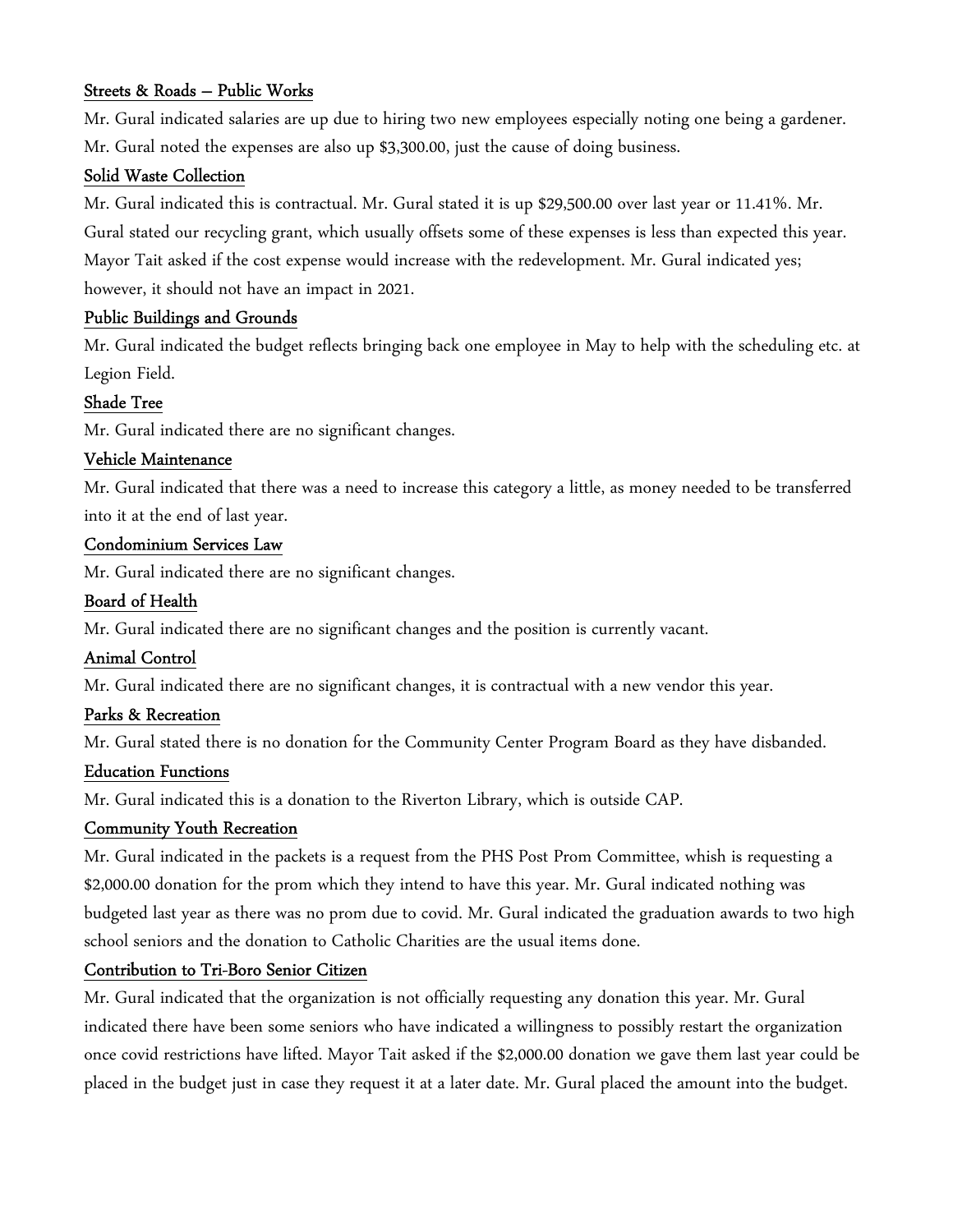# Accumulated Sick Leave Compensation

Mr. Gural indicated the line is used to pay people when they retire.

### Celebration of Public Events

Mr. Gural indicated the Halloween Parade Committee is requested a \$5,000.00 donation this year, with the intent of have a parade this year. Mr. Gural noted that Palmyra Day and Downtown Safety Day are not taking place so no funding has been appropriated for those events. Mayor Tait asked if the line for Public Events could be raised to \$4,000.00 instead of \$2,000.00. Mayor Tait explained some things they were hoping to be able to complete towards the end of the year, if the Governor lifts restrictions.

# Utility Expenses & Bulk Purchases

Mr. Gural stated the next series of line items are the utilities and they are what they are. Mr. Gural indicated he did reduce it about \$15,000.00.

# Landfill and Solid Waste Disposal Costs

Mr. Gural indicated were up slightly due to another increase we anticipate.

#### Statutory Expenditures

Mr. Gural indicated the next few are statutory and there is a slight reduction in the PERS however PFRS there is a significant increase again; noting it is up \$50,725. Mr. Gural indicated it is the single largest increase in the budget. Mr. Nehila indicated the State reevaluated something which drove the item up in all Municipalities but did not grant any appropriation CAP relief. Mr. Nehila stated many municipalities are struggling with these calculations in their 2021 budget.

#### Municipal Court

Mr. Gural indicated there are no significant changes

#### Capital Improvements

Mr. Gural stated he was not budgeting any additional funds this year.

#### Municipal Debt Service

Mr. Gural indicated because we paid off the BANDS in December, we have no debt service payment for BANDS.

#### Reserve for uncollected taxes

Mr. Gural indicated the reserve for uncollected taxes is \$678,287.78, which when added to the budget makes our budget total \$8,824,722.78. Mr. Gural again noted the use of \$1,186,000.00 from surplus to offset the tax levy. Mr. Gural stated the average home is assessed at \$148,025.00 and with that assessment the average homeowner would pay \$37.31 or 1.95%.

At 9:48 Mayor Tait indicated Council would be taking a break and would reconvene the workshop promptly at 10:00 am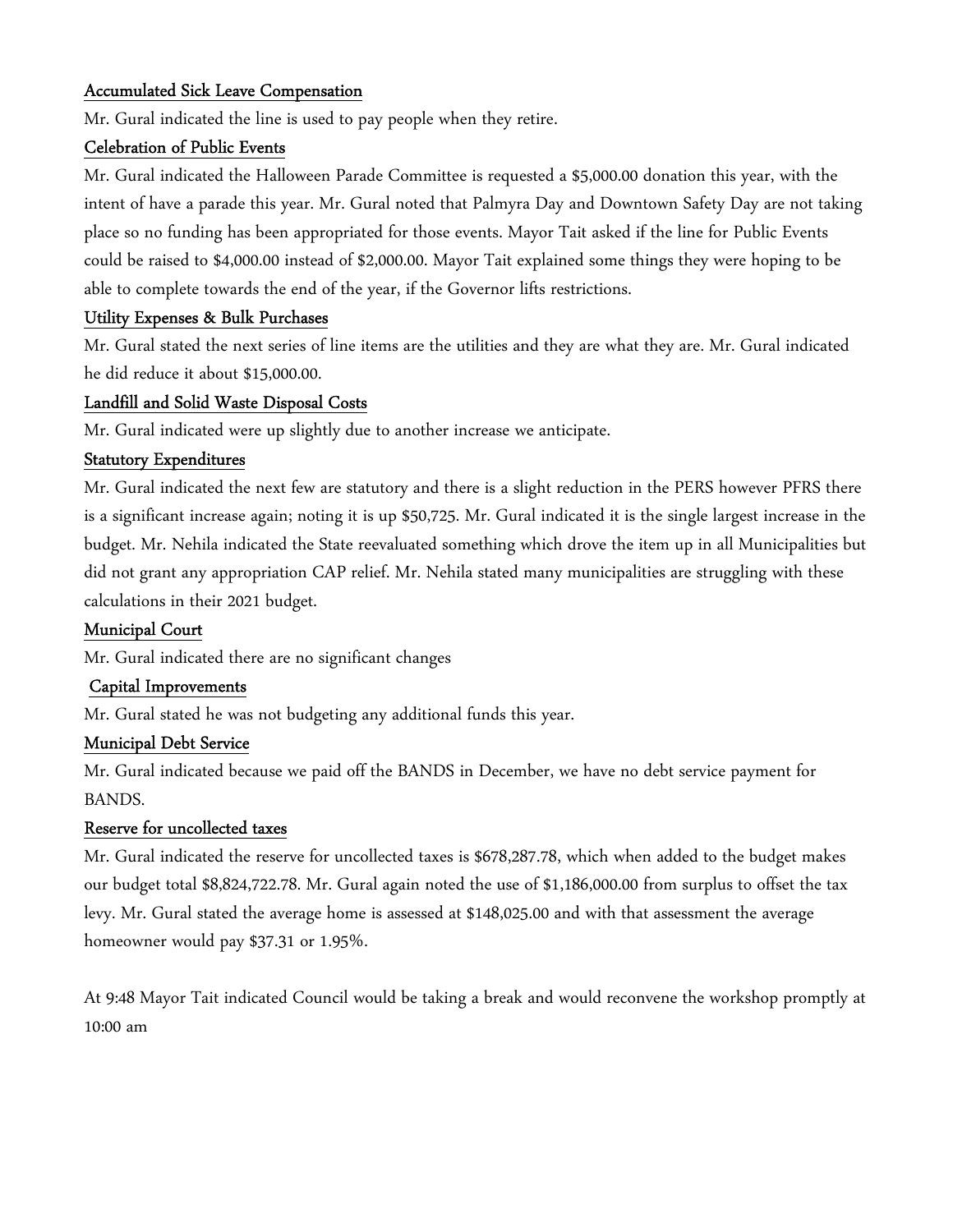#### Sewer Utility Budget Appropriations

Mr. Gural stated there have been a number of challenges within the sewer budget. Mr. Gural indicated the sewer surplus dropped \$55,000.00 and the was a revenue decrease of \$74,000.00. Mr. Gural stated water usage is up on the residential side as many are working from home noting that those bills are not calculated based on water usage, they are a flat rate. Mr. Gural stated that meant more water to treat and less revenue to treat it. Mr. Gural stated the commercial customer usage is down as businesses are closed or have less usage as they have significantly reduced their operations, thru less revenue. Mr. Gural noted that if residential customers were converted to usage rather than a flat fee the average customer would be paying two-hundred-thirty-seven dollars and 13 cents per semiannual billing. Mr. Gural indicated we were able to get the sewer budget down to \$1,800,801.00. The sewer budget in 2020 was \$1,926,082.00. Mr. Gural stated the increase was absolutely necessary however given where we are currently, due to the funding from the State and the potential sewer connection fees we will receive thru redevelopment the possibility exists that we maybe able to have a sewer decrease.

Mr. Gural indicated that biggest expense in the sewer budget was overtime, which required a budget transfer in 2020. Mr. Gural indicated the expenses are standard and have not significantly changed. Mrs. Jenkins asked when we anticipate the funds to come in from the redevelopment. Mr. Gural indicated when the warehouses are complete and the certificate of occupancy have been issued.

Mr. Gural then went on to explain to 5-year Capital Improvement Plan and new requests for capital improvements or projects.

Mr. Gural then explained the 2021 Surplus Worksheet.

Mayor Tait asked if an additional \$25,000.00 could be used from surplus. Mr. Gural went thru the numbers and noted that if we used the additional \$25,000.00 the tax increase would be \$29.28 to the average homeowner or 1.53%. Mr. Allmond and President Howard indicated that because things look good moving forward, they were in favor of using the addition \$25,000.00 from surplus.

Mr. Gural indicated we would be using 1.2 million, total from surplus specifically \$1,195,000.00 towards tax relief. Thus, making the tax increase \$29.28 to the average homeowner or 1.53%.

Ms. Condo noted, she was felt we were on solid ground and agreed with everything. Mr. Nehila indicated the total surplus to be used is \$1,211,000.00. Mr. Nehila went over the CAPS set by the State, Mr. Nehila noted that the Borough is \$125,000.00 under what the tax levy CAP could have been raised to. Mr. Nehila stated with the appropriations CAP, the Borough is almost \$300,000.00 under what the State would have allowed the Borough to raise the spending CAP to. Mr. Nehila indicated it was a very fiscally responsible budget.

Mayor Tait asked for a motion to approve the following resolutions,

Resolution 2021-108 Resolution Certifying Compliance of the Governing Body with the United States Equal Employment Opportunity Title VII of the Civil Rights Act of 1964